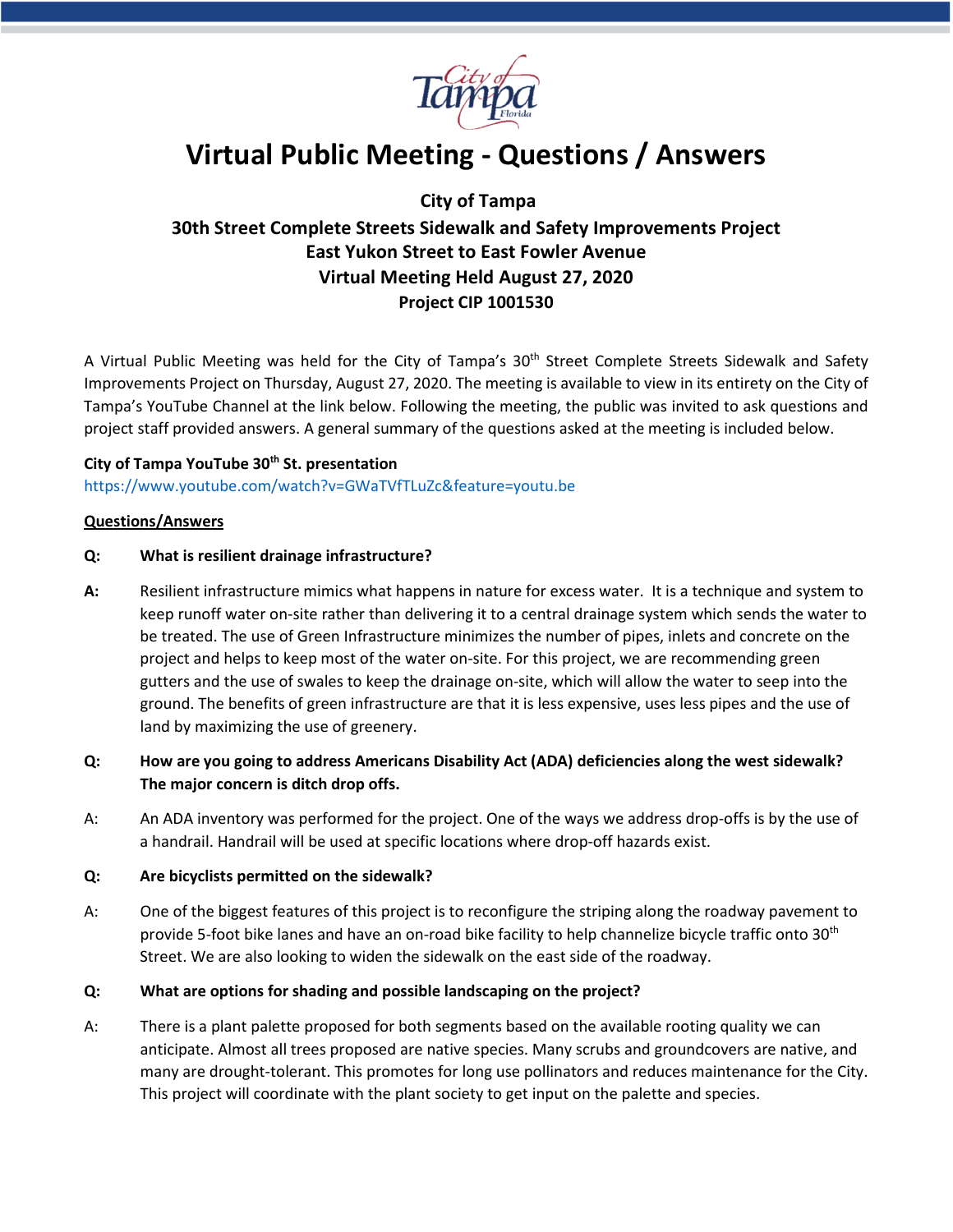#### **Q: What City of Tampa Funds are being used to fund this project?**

A: We are looking at a variety of sources. We are now in the concept development and preliminary engineering phase and looking at different options. We are going to the public and want to see what the public thinks about the project and then determine what items we should prioritize and incorporate into the project, letting the public guide us. Currently, we are using red-light-running camera fees and multimodal fees. However, with the price tag that we have currently, we would have to pull funding from other funds such as the gas tax and others. Right now, one idea would be to do the corridor project without the roundabouts and phase the roundabouts for a later date. We are meeting with stakeholders to understand their concerns and provide a project that is good for the community.

### **Q: I would like to prevent the expense, noise, and carbon footprint of frequent mowing required to maintain turf grass. Can we minimize the use of turf grass and use low growing native species of grass?**

A: Yes, we currently have low growing groundcovers included in the plant palette. We can continue to propose those where grass is unsuitable. There are also wildflowers and others to consider, where suitable, which are pollinated plants.

### **Q: Why not make the west sidewalk bicycle route to take bicyclists off the street?**

A: Bicycles are allowed on the road by statute. Those uncomfortable riding on the road can use the multiuse path on the west side of the road. It provides an alternative for separated bicycle and pedestrian facilities. Currently, the width of the roadway has wider lanes, and the City looks to make lanes safe for all types of users. On-street bike lanes are double-function and will have green-colored conflict markings to make them more visible and safe, but they also serve to narrow the lane width, which will help slow down traffic.

#### **Q: Will similar safety improvements be considered for Yukon Street?**

A: Segment one has improvements, 30<sup>th</sup> Street connecting Yukon to Busch Blvd. The roadway pavement will be resurfaced. We are considering narrowing traffic lanes and wider sidewalks. This also would be a candidate for "share the road" markings, which means that bicyclist can share the road on lower speed facilities. Another improvement being considered is a mini-roundabout at the Yukon Street intersection.

Roundabouts significantly reduce crashes. Vehicles travel to the roundabout at a lower speed (20-25 mph) and through the roundabout at 15 mph. Larger vehicles, such as delivery trucks, can also travel through the roundabout. Yukon Street is a focus of the City of Tampa for future improvements.

### **Q: Are there major stakeholders along the corridor?**

Yes, there are major stakeholders such as Busch Gardens, Yuengling, PepsiCo, HART, CSX and others along the corridor where there is a variety of uses for transportation.

We are having meetings with stakeholders to address their needs. These stakeholders have been supportive for the safety and sidewalk improvements along this corridor.